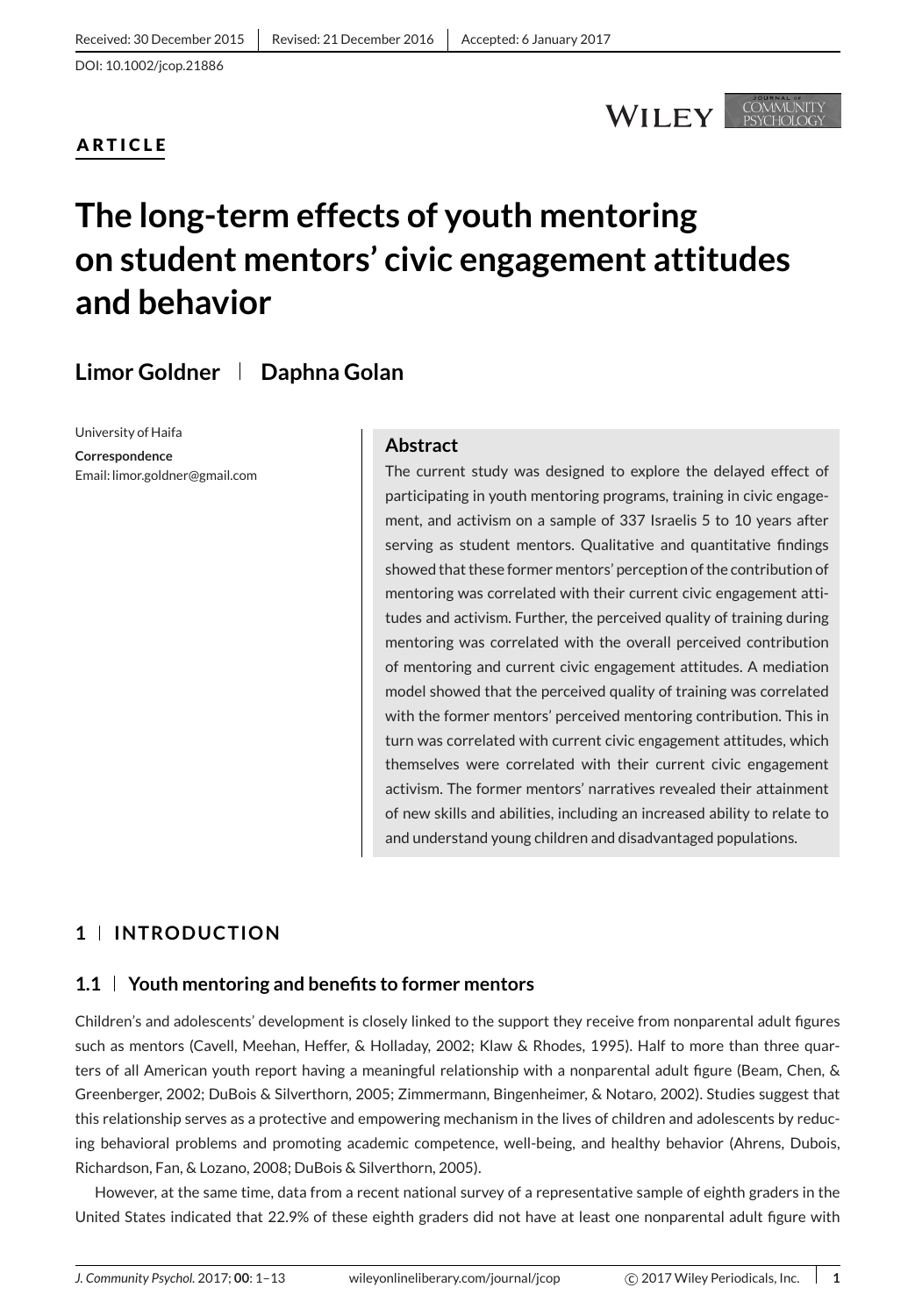whom they could talk. Furthermore, a disturbing subgroup of youth comprising about 10% of the sample reported that there were no adults in their life from whom they could get help (DuBois & Karcher, 2013). Researchers ascribe this lack to the dramatic weakening of the social fabric in recent years especially in urban centers characterized by the disengagement and departure of middle-class social networks, and the decrease in natural adult figures in many youngsters' lives (Rhodes, Bogat, Roffman, Edelman, & Galasso, 2002).

Given this troubling tendency, interventions that pair children and adolescents with formal mentors have seen immense growth in the past three decades. Estimates suggest there are millions of civic engaged volunteers in mentoring programs around the world (Goldner & Scharf, 2013). Ample data including longitudinal research and random assigned trials supported by meta-analysis evaluations (e.g., DuBois, Holloway, Valentine, & Cooper, 2002; DuBois, Portillo, Rhodes, Silverthorn, & Valentine, 2011) indicate that formal mentoring can have a positive effect on children's and adolescents' socioemotional (e.g., Cavell et al., 2002; Cavell, Elledge, Malcolm, Faith, & Hughes, 2009; Thomson & Zand, 2010), academic (e.g., Rhodes, Grossman, & Resch, 2000), and behavioral (e.g., Cavell & Hughes, 2000, Cavell, Elledge, Malcolm, Faith, & Hughes, 2009) progress.

Youth mentoring as a form of empowerment and supportive intervention provided by the community has attracted considerable attention in the field of community psychology because it provides a window on the nature and availability of social support in young people's networks and the extent of adults' civic engagement in promoting youth development (Liang, Spencer, West, & Rappaport, 2013; Lerner Johnson, Wang, Ferris, & Hershberg, 2015). Thus, the current study examined the long-term effect of a youth mentoring program on volunteers' civic engagement attitudes and behavior.

#### **1.2 Civic engagement**

Civic engagement refers to the ways in which individual and collective actions aimed at identifying and addressing issues of public concern are undertaken to improve conditions for others and/or help shape a community's future. Engagement of this type can lead to a sense of connection, interrelatedness, and commitment towards the community at large (Adler & Goggin, 2005). Engagement can take many forms, from individual volunteering to organizational involvement to voting. It can include efforts to directly address an issue, work with others in a community to solve a problem, or interact with institutions of representative democracy (Adler & Goggin, 2005). Although this term has primarily been used in the context of younger people, in the past 20 years there have been concerted attempts to promote greater civic engagement among adults.

As part of these attempts, institutions of higher learning have become increasingly interested in university– community partnerships that encourage service learning and diversity (Adler & Goggin, 2005; Hurtado, 2003; Occoner, 2006). This stems from the goal of many educators to not only foster the development of students' intellectual skills but also influence their personal growth (Reed, Jernstedt, Hawley, Reber, & DuBois, 2005). Educators have drawn on social role theory to suggest that taking part in service learning may produce character-related changes within students in at least four areas: (a) social responsibility, (b) awareness of social problems, (c) meaningfulness of college life, and (d) commitment to future civic engagement (Reed et al., 2005).

Quantitative and qualitative studies support this claim and have shown that student involvement in civic engagement activities during their school years is associated with increased self-competence, leadership and interpersonal skills, the choice of a service career, commitment to activism after college (Astin & Astin, 2000; Astin & Sax, 1998; Astin, Vogelgesang, Ikeda, & Yee, 2000), the development of a pluralistic attitude and a decline in prejudice (Golan & Shalhoub-Kevorkian, 2014), greater commitment to future civic (Austin et al., 2000; Nishishiba, Nelson, & Shinn, 2005; Sax, 2000), and/or political (Beaumont, Colby, Ehrlich, & Torney-Purta, 2006) involvement.

Although the most common way to enhance college students' exposure to diversity is –community partnerships, another important but undervalued and under-investigated venue is organized youth mentoring. Because youth mentoring is viewed as a beneficial developmental context for both mentors and mentees (Eby, Lockwood, & Butts, 2005; Ragins & Verbos, 2007), researchers have suggested that when filling the role of helper in mentoring situations (Fresko, 1999), mentors may also expand and enrich their helping attitudes and behaviors. These attitudes and behaviors may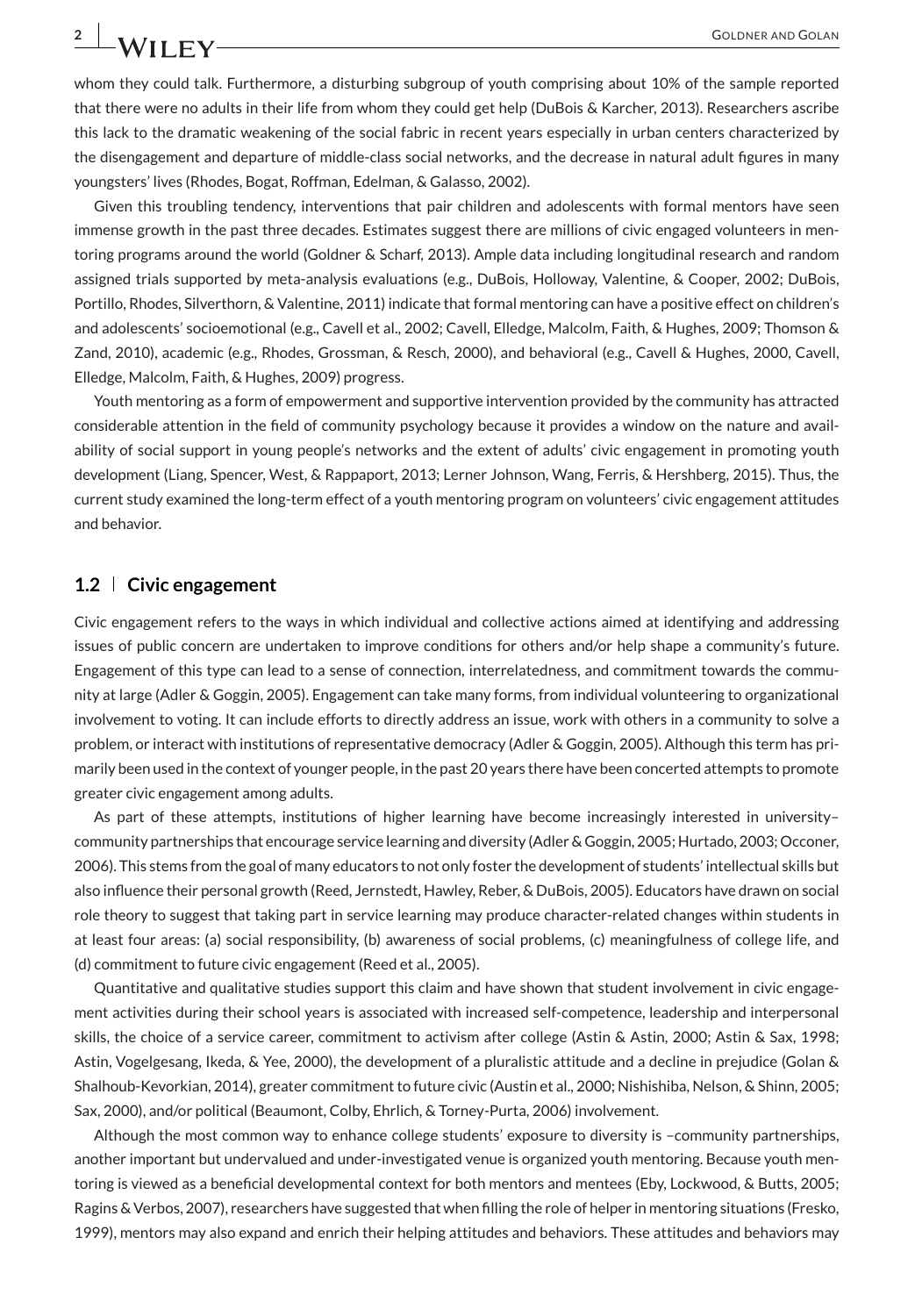be a launch pad for their future civic engagement attitudes and activism as young adults. In particular, researchers have posited that becoming part of a close helping–caretaking youth mentoring relationship that involves the provision of nurturance, care, and concern (Goldner & Mayseless, 2008; Rhodes, 1994; Rhodes, Spencer, Keller, Liang, & Noam, 2006) in addition to exposure to the mentees' environment may encourage mentors to reflect on the meaning of social interventions and weigh their own personal contribution to disadvantaged populations (Evans, 2005; Fresko, 1999; Philip & Hendry, 2000).

Nevertheless, despite the reciprocal nature of the mentoring relationship and the claims deriving from social role theory, as far as we know, only a few studies have explored the effect of mentoring on student mentors on their civic engagement attitudes demonstrating the development of cultural tolerance and a better understanding of children and disadvantaged communities (Fresko & Wertheim, 2001, 2006; Hughes, Boyd, & Dykstra, 2010; Jackson, 2002; Schmidt, Marks, & Derrico, 2004). However, these studies did not examine the long-term effects of mentoring on civic engagement behaviors. To help fill this gap, the current study examined the long-term effects of involvement in a youth mentoring program among student mentors 5 to 10 years later, as regards their personal growth, civic engagement attitudes, and behavior.

#### **1.3 The importance of mentors' training for mentors' growth**

A meta-analysis of youth mentoring program effects (DuBois et al., 2002), supported by random assignment studies (Herrera, Grossman, Kauh, Feldman, & McMaken, 2007), highlighted the importance of training and ongoing support to mentors' sense of self-efficacy, retention, and better youth outcomes (Parra, DuBois, Neville, Pugh-Lilly, & Povinelli, 2002). However, less is known about the effect of mentors' training and ongoing supervision as regards the mentors' benefits and growth (Fresko & Wertheim, 2006).

Preliminary findings from a retrospective study on preservice teachers in Israel indicated an association between training from college staff members and level of professional benefits from the mentoring experience. These benefits included increased sensitivity toward children, improvement in communication skills, and enhanced professional confidence as a teacher. Specifically, students who received integrative training that associated their college curriculum with mentoring activity tended to report greater career development at the end of mentoring (Fresko & Wertheim, 2006). Similarly, staff members in after-school programs who took part in professional development training and had adequate supervision and support were more likely to express intentions to continue working in the field of youth development (Hartje, Evans, Killian, & Brown, 2008).

Given these preliminary results showing the importance of training for mentors' functioning, in the current study, the relationship between the quality of training as perceived by the former mentors and the contribution of mentoring to their current civic engagement attitudes and behavior was explored. Applying a mediation path analysis, a regression model was tested in which the former mentors' self-perceived mentoring contribution was posited to mediate the association between the perceived quality of training throughout the mentoring intervention and their current civic engagement attitudes, which in turn was predicted to mediate the association between the former mentors' self-perceived mentoring contribution and their current civic engagement behavior.

The following four hypotheses were formulated:

- **H1:** High levels of self-perceived mentoring contribution should be associated with higher levels of civic engagement attitudes and behavior.
- **H2:** Higher levels of civic engagement attitudes should be associated with higher levels of civic engagement behavior.
- **H3:** The former mentors' greater perceived quality of training should be associated with higher levels of selfperceived mentoring contribution, civic engagement attitudes, and behavior.
- **H4:** The former mentors' self-perceived mentoring contribution should mediate the relationship between their perceived quality of training throughout the mentoring intervention and their current civic engagement attitudes. In turn, these attitudes should mediate the relationship between the self-perceived mentoring contribution and current civic engagement behavior.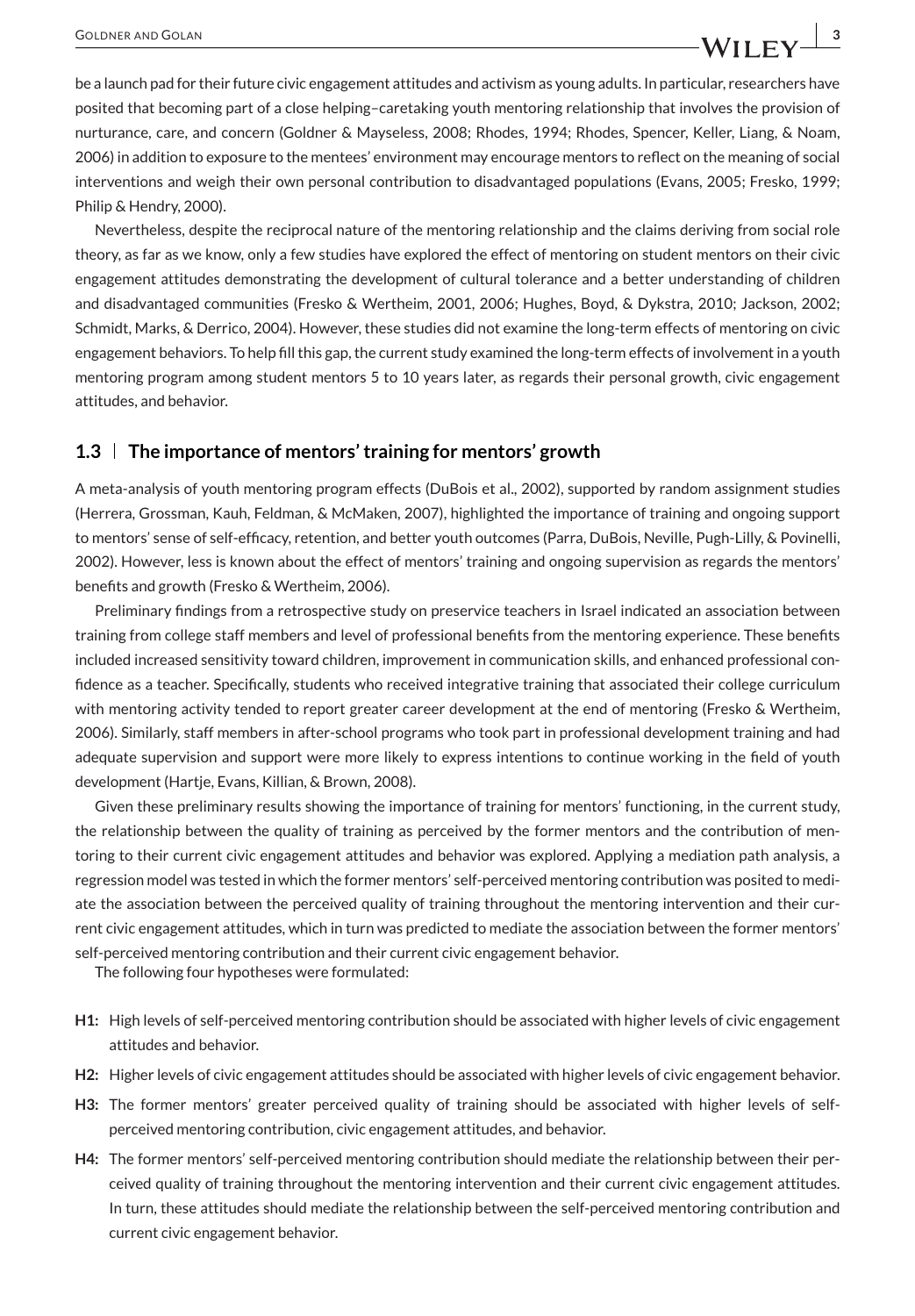## **2 METHOD**

#### **2.1 Setting**

The participants were young adults who had served as student mentors in Perach (the Hebrew word for "flower" and also the acronym of the mentoring and tutoring project), the Israeli community-based formal mentoring program. The program matches approximately 22,000 university and college students every year with at-risk elementary school children from second to sixth grades. Children are chosen from schools earmarked for the program by the Ministry of Education. These schools are selected according to the socioeconomic status of the students in general, based on several criteria such as average parental income, parents' education, and the average ratio between number of children in the family and the number of rooms in the family home.

After the schools are chosen, specific children are referred to the program by their homeroom teachers according to their level of adjustment (e.g., low levels of welfare and well-being, social detachedness, behavioral and discipline problems, and poor academic performance) and families' needs. Teachers are guided to select children who can benefit from a close relationship with a nonprofessional university student to enhance their level of adjustment in one or more areas. The matching of mentors and protégés is usually based on similar areas of interests and temperament, as well as the protégé's socioemotional needs and the mentor's ability to address them.

The intervention is relatively structured and short term and lasts for the duration of the academic year from November until the end of June, a total of 8 months. Protégés receive four contact hours per week in their natural surroundings (usually their home). The mentors' activity is based on the notion of "developmental mentoring," in which the primary focus is on facilitating the relationship between themselves and the protégé as a way of promoting child development. This reflects the assumption that mentoring influences social, emotional, and academic development through the creation of a supportive relationship (Karcher, Kuperminc, Portwood, Sipe, & Tylor, 2006).

Mentors receive monthly guidance from Perach coordinators on specific issues such as the mentor's role, qualities of positive mentoring relationships, typical phases, periods and difficulties during the relationship, and preparation for the planned separation. In these meetings, the mentor and coordinator defines a specific plan including goals and activities for each protégé, which serves as a guide for the mentors. In addition, mentors are provided with written materials, organized meetings with the protégé's teachers, and professional counseling by educational counselors when needed.

#### **2.2 Participants**

A total of 377 young adults (*N* = 377) who served as student mentors in college between 2005 and 2010 participated in the study,  $30\%$  ( $n = 127$ ) of which were males and the remainder ( $n = 250$ ) were females. The mean age was 30.06 years (range 25–61; standard deviation [*SD]* = 9.33). Most were Jewish (*n* = 354, 94%) and the remainder were Arabs (*n* = 23, 6%); 85% were born in Israel (*n* = 319) and the others were immigrants mainly from the Former Soviet Union (*n* = 58, 15%). Of the participants, 58% were married (*n* = 220) and the others were single (*n* = 157, 42%). Regarding studies, 27% majored in the social sciences (*n* = 103); 25% the arts and humanities (*n* = 94); 19% (*n* = 70) medicine, health sciences, and social work; 26% (*n* = 99) engineering and the exact and life sciences; and the rest majored in education ( $n = 11, 3\%$ ). More than half of the participants had a bachelor's degree ( $n = 203, 54\%$ ) and the remainder had a master's degree ( $n = 161, 43\%$ ) or a technical degree ( $n = 13, 3\%$ ).

Of the graduates, 68% (*n* = 256) mentored 1 year during their college career, 21% (n = 81) 2 years and the remainder (11%, *n* = 40) 3 years. Most of the graduates (47%, *n* = 177) had stopped mentoring 5 years before the study, 19% (*n* = 72) 6 years previously, 16% (*n* = 60) 7 years previously, 8% (*n* = 30) 8 years previously, 6% (*n* = 23) 9 years previously, and 4% (*n* = 15) 10 years previously. The distribution of the former mentors' gender, field of study, and years of mentoring aligned with the typical distribution of the Perach population (personal communication, March 29, 2016). Pearson correlations did not reveal any associations between the period of time that had elapsed since the end of mentoring or the duration of mentoring and the study outcome variables.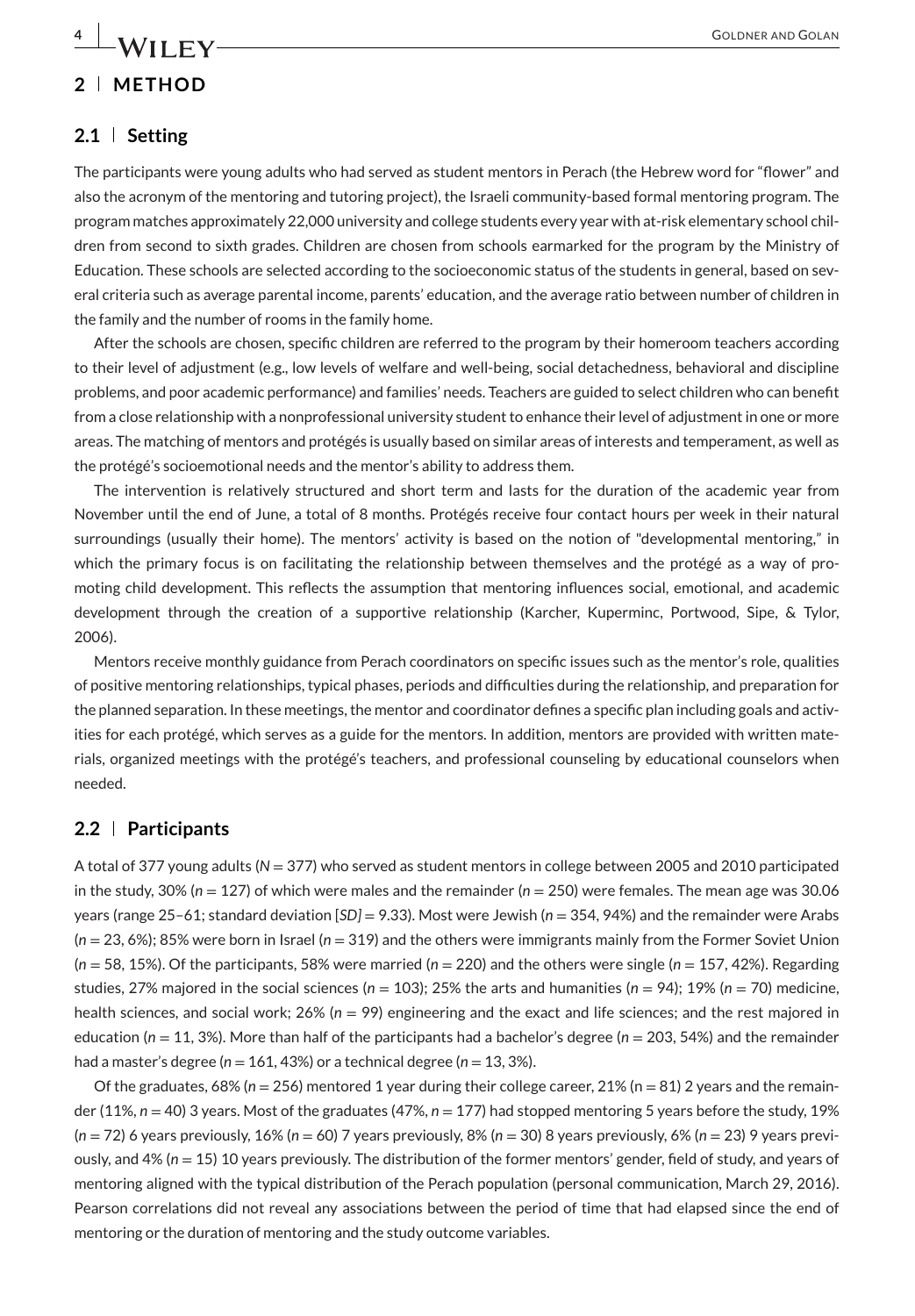## **2.3 Procedure**

A retrospective study design was used that employed validated questionnaires as well as questionnaires developed for the present study. Three translators who are experts in the field of mentoring and developmental psychology and native speakers of Hebrew, independently translated the validated scales into Hebrew. They compared their translations, discussed areas of disagreement, and then constructed a final version. Approval was obtained from the University Ethics Committee for Research on Human Subjects.

The former mentors were recruited by e-mail, which was sent via the Perach online system on the part of the researchers to the former mentors' old e-mail addresses found in Perach's computerized system. The e-mail provided information about the goals of the study and asked for their consent to take part in the study. In addition, an advertisement was placed on the Perach website for approximately a month, asking former mentors to take part in the study. The respondents who agreed were asked to sign an electronic consent form and open an online link and answer the questionnaire electronically. Participants were assured of the confidentiality of their responses. The response rate was 8.37% (the e-mail was sent to 4,501 graduates). This response rate aligns with the 5%–20% rate typical of online surveys, which can be affected by numerous potential influences such as the length of the survey, unfamiliarity with the survey administrator, the salience of the research topic to the respondents, and the combination of closed and open types of questions (Sheehan, 2001). There were no missing data.

#### **2.4 Measures**

#### **2.4.1 Civic engagement attitudes**

Civic engagement attitudes and beliefs were assessed on three subscales of the Bobek, Zaff, Li, and Lerner (2009) Civic Identity/Civic Engagement Scale: civic knowledge and skills, civic duty, and civic participation. The civic knowledge and skills subscales assess participants' ability to be involved in civil society and democracy and their expertise (six items; sample item: "What is your ability to sign an e-mail or written petition";  $\alpha = .91$ ). The civic duty scale assesses participants' procivic attitudes and the desire and mindset to get involved with others to make positive contributions to society (12 items; sample item: "I believe I can make a difference in my community";  $\alpha$  = .85). The civic participation scale assesses participants' opportunities for collective action (nine items; sample item: "[How often do you] help make your city or town a better place for people to live?";  $\alpha = .89$ ). Items were rated on a 5-point Likert scale. Higher scores indicated a higher sense of ability, more positive attitudes, and greater involvement.

The original study demonstrated convergent and discriminant validity and revealed a higher order factor model for these subscales, which was replicated in Bowman and Denson's (2011) study. Similarly, the three-factor model was validated in the current study by performing a structural equation modeling (SEM) confirmatory factor analysis (CFA) using the AMOS statistical package. The hypothesized model had a good fit with the data:  $\chi^2$ /degree of freedom [df] is 2.28; CFI (comparative fit index) = .93; GFI (goodness of fit index) = .90; and RMSEA (root mean square error of  $approximation$ ) = .06.

The scale was previously administered to college students, with internal reliabilities (Cronbach's alphas) ranging from .73 to .91 (Bowman & Denson, 2011; Voight & Torney-Purta, 2013). In the current study, the Cronbach's alphas were .84 for the civic knowledge and skills subscale, .90 for the civic duty subscale, and .74 for the civic participation subscale.

#### **2.4.2 The self-perceived mentoring contribution questionnaire**

The scale was designed specifically for this study. The construction of the scale was inspired by the volunteer functions inventory (Clary et al., 1998), which has been used in the field of youth mentoring (Karcher, Nakkula, & Harris, 2005). According to the functional approach, involvement in volunteering and prosocial behaviors can reflect motivations related to both the self and others. In some cases, civic engagement is driven by a desire to improve the welfare of others by actualizing social values, while in other cases, generous and altruistic acts are driven by self-concerns, including the avoidance of loss or unpleasant feelings such as shame and guilt, anticipated praise, and maintaining or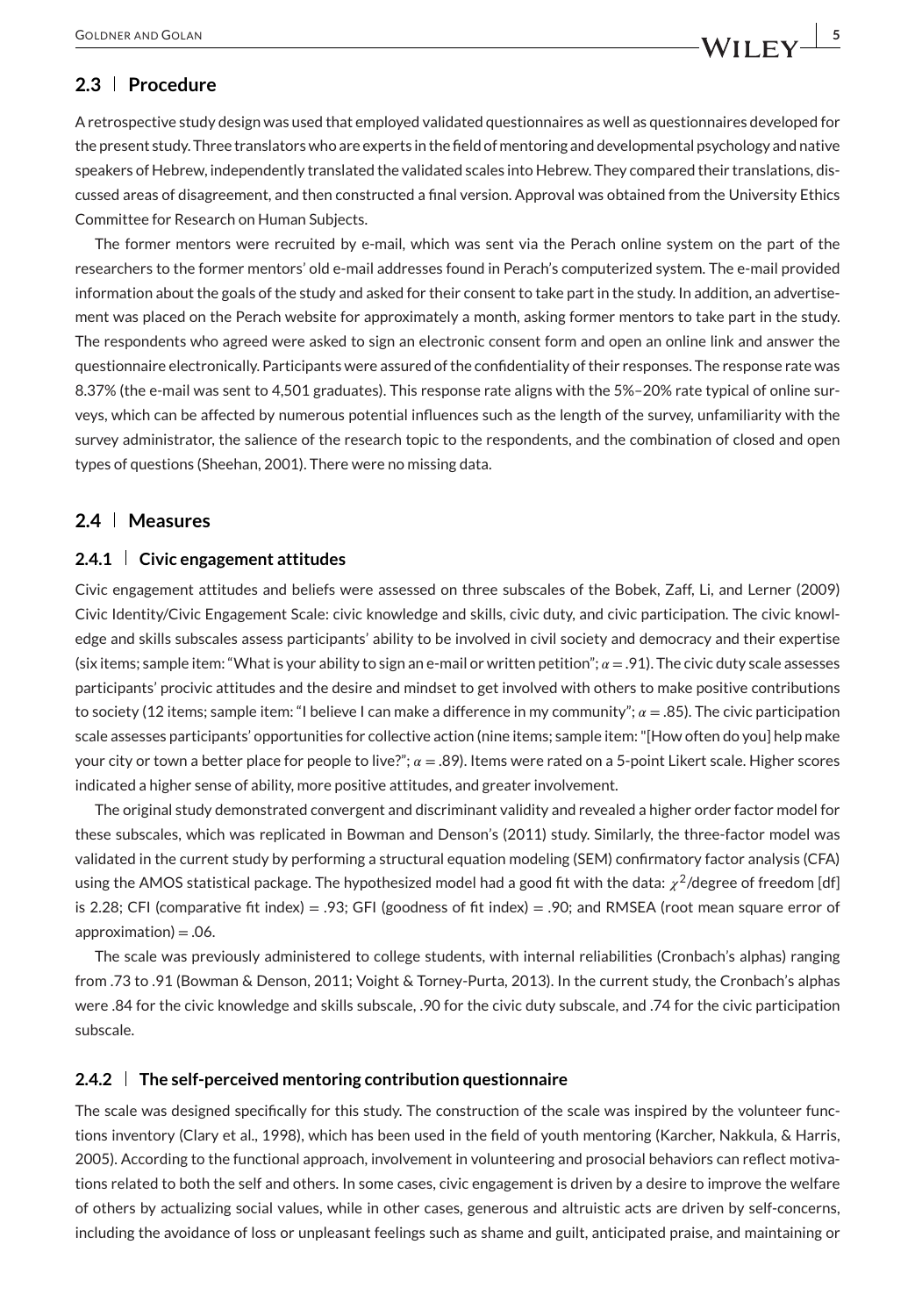enhancing self-esteem (Clary et al., 1998; Finkelstein, 2008). In the original scale, volunteers expressed their agreement with reasons for volunteerism on six subscales that covered values, understanding, enhancement, career, social, and protection. The original scale demonstrated good internal consistency, with Cronbach's alpha coefficients ranging from .80 to .89 as well as a test-retest reliability of 4 weeks (Clary et al., 1998).

In the current study, we replaced these motivations by notions of self-perceived benefits in five of the above domains. The values contribution subscale was related to the former mentors' expressions of altruistic and humanitarian concerns for others (seven items; sample item: "I felt it was important to help others";  $\alpha = .86$ ). The understanding contribution subscale dealt with the extent to which they took advantage of the opportunity to use skills that might otherwise have gone unused and to acquire new skills and knowledge (three items; sample item: "mentoring let me learn through direct, hands-on experience";  $\alpha = .76$ ). The enhancement contribution subscale dealt with positive strivings of the ego and psychological growth (five items; sample item: "mentoring made me feel better about myself";  $\alpha = .84$ ). The career contribution subscale dealt with career exploration and enhancement (five items: sample item: "mentoring helped me get my foot in the door in a place where I wanted to work";  $\alpha = .90$ ). The protection subscale assessed the drop in former mentors' feelings of guilt associated with their own fortunate circumstances during the mentoring intervention (three items; sample item: "mentoring was a good escape from my own troubles";  $\alpha = .78$ ).

In addition, we also assessed the contribution of mentoring to the former mentors' interpersonal domain (six items; sample item: "mentoring allowed me to improve my communication skills with adults and become a better romantic partner"; = .80). Participants rated the items on a 5-point Likert scale ranging from 1 (*do not agree*) to 5 (*fully agree*). Higher scores indicated a higher sense of contribution. Because of the high intercorrelations between the subscales (*r*s ranging from .36 to .76), we used a composite contribution score dubbed "general contribution" (Cronbach alpha = .96). The selection of the one-factor solution was validated using a SEM CFA,  $\chi$ 2/df = 2.08, CFI = .98, GFI = .99, and  $RMSEA = .05$ .

#### **2.4.3 The behavioral questionnaire**

The current civic engagement behavior of the former mentors in the political (five items), volunteer (five items), and ecological (five items) domains were measured using 16 items. Respondents were asked to state whether they had adopted certain behaviors over the previous year or at a certain time. Sample items are as follows: "wrote a comment on political issues in posts/talkback/ publications on social networks or websites"; "donated money to a person who is not a relative or a friend"; and "reported environmental hazards." Answers were summed separately for each domain. Higher scores on each domain indicated a higher number of behaviors. Previous studies have used a similar questionnaire to collect information on the frequency and type of volunteer involvement (e.g., Overdevest, Orr, & Stepenuck, 2004; Zaff, Malanchuk, & Eccles, 2008).

The three-factor construct was validated using a SEM CFA,  $\chi$ 2/df = 2.21, CFI = .91, GFI = .93, and RMSEA = .06. Additionally, the three-factor solution was compared to a one-factor solution using the Akaike information criterion (AIC) (Akaike, 1987), a measure of fit used to compare models, with lower values indicating a better fit than higher values. The results of the AIC index indicated that the three-factor model showed better fit (the AIC of the three-factor model was 298.60 compared to 342.56 for the one-factor model).

#### **2.4.4 Self-perceived quality of training on mentoring youth**

Three items designed for the current study were used to assess the perceived quality of the training ("the training for the program enhanced my role as a mentor";  $\alpha = .82$ ).

Finally, the graduates were asked to summarize their participation in the mentoring program and to state whether they were currently involved in civic engagement activities. The responses on the experience of mentoring were coded as positive, negative, or mixed. The inter-rater agreement between coders based on 211 reports was 95%,  $\chi^2$  (4) = 248.66, *p <* .001; *kappa* = .80, *p <* .001. Disagreements between coders were resolved by consensus.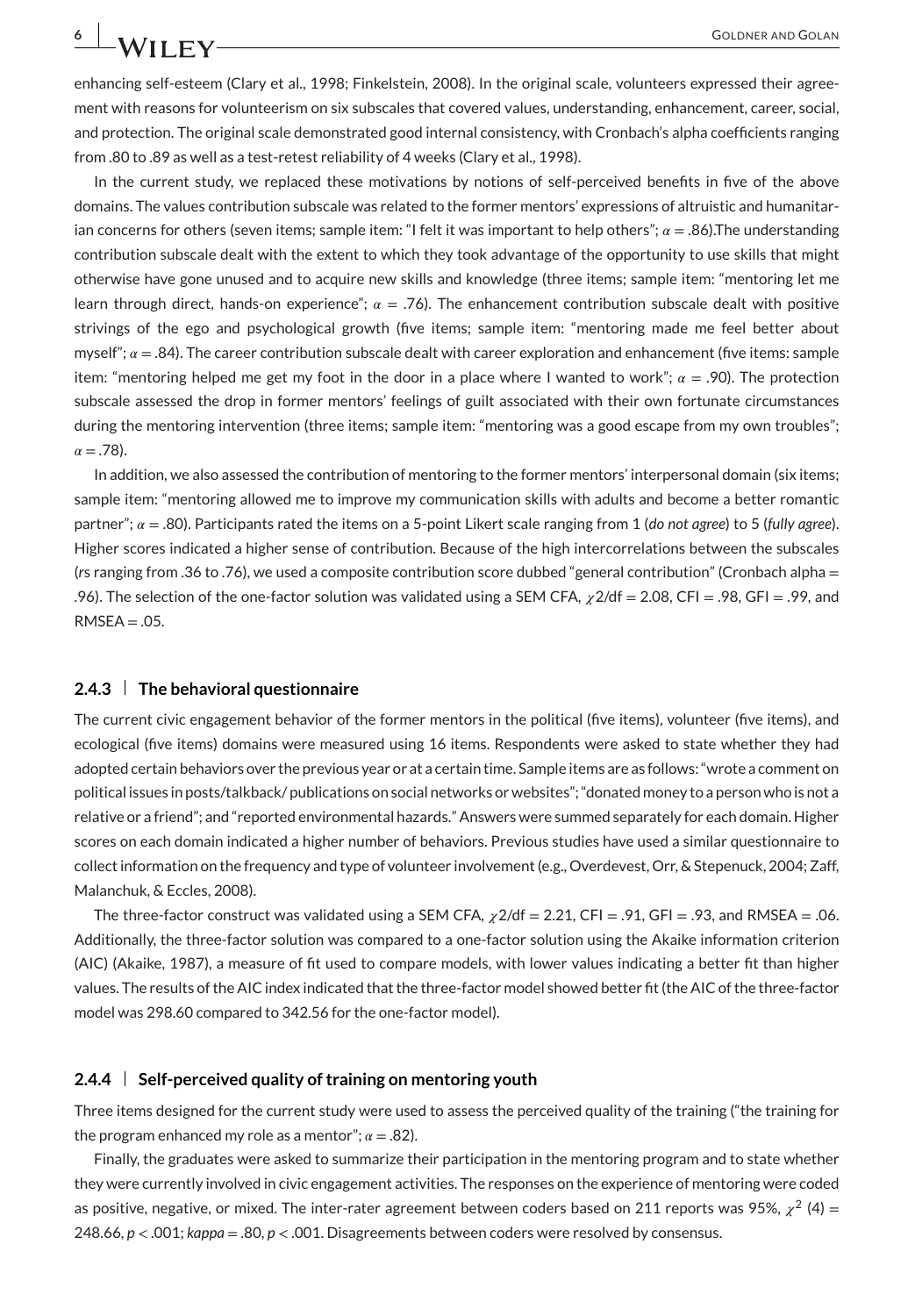#### **TABLE 1** Correlations Between the Study Variables

|                | <b>Variables</b>       | $\mathbf{1}$ | $\overline{2}$ | 3            | $\overline{4}$ | 5            | 6            | $\overline{7}$ | 8            |
|----------------|------------------------|--------------|----------------|--------------|----------------|--------------|--------------|----------------|--------------|
| $\mathbf{1}$   | Quality of guidance    | $\mathbf{1}$ |                |              |                |              |              |                |              |
|                | Attitudes and believes |              |                |              |                |              |              |                |              |
| 2              | Knowledge and skills   | $.18***$     | $\mathbf{1}$   |              |                |              |              |                |              |
| 3              | Civic duty             | $.16***$     | $.43***$       | $\mathbf{1}$ |                |              |              |                |              |
| $\overline{4}$ | Civic participation    | $.18***$     | $.56***$       | $.39***$     | $\mathbf{1}$   |              |              |                |              |
| 5              | Mentoring contribution | $.50***$     | $.45***$       | $.22***$     | $.39***$       | $\mathbf{1}$ |              |                |              |
|                | <b>Behaviors</b>       |              |                |              |                |              |              |                |              |
| 6              | Political              | .03          | $.35***$       | $.17***$     | $.24***$       | $.14***$     | $\mathbf{1}$ |                |              |
| 7              | Volunteer              | .03          | $.35***$       | $.17***$     | $.42***$       | $.19***$     | $.40***$     | $\mathbf{1}$   |              |
| 8              | Ecological             | .05          | $.29***$       | $.24***$     | $.22***$       | $.10*$       | $.43***$     | $.46***$       | $\mathbf{1}$ |
|                | M                      | 2.87         | 2.85           | 4.05         | 2.52           | 2.56         | 2.84         | 3.79           | 2.71         |
|                | <b>SD</b>              | 1.13         | .64            | .58          | .97            | .77          | 1.27         | 1.44           | 1.44         |

*Note*.  $N = 377$ . The correlations between mentoring contribution and the study variables are partial Pearson correlations controlling for gender and ethnicity. The correlations between graduators' attitudes and believes and the study variables are partial Pearson correlations controlling for ethnicity.

\**p <* .05. \*\*\**p <* .001.

## **3 RESULTS**

#### **3.1 Preliminary analysis**

#### **3.1.1 Descriptive statistics**

Of the former mentors, 82% (n = 309) described the mentoring experience as positive, 8% (n = 29) described the experience as negative, and the remainder described it as mixed ( $n=39, 10\%$ ). The mean scores for the contribution variables indicated that the former mentors perceived their participation in the mentoring intervention as having moderately contributed to their civic engagement (see Table 1). Twenty-nine percent ( $n = 108$ ) stated that they currently took an active part in civic engagement activities.

#### **3.2 Unadjusted models of civic engagement and behavior**

#### **3.2.1 Associations with the former mentors' background variables**

A correlational analysis of the former mentors' background variables and the study variables revealed gender and ethnicity effects. Women expressed a higher level of self-perceived general contribution, *t*(375) = 3.21, *p <* .05; the mean difference was .28, with a 95% confidence interval ranging from .103 to .430 (mean  $[M]_{\text{men}} = 2.38$ , *SD* = .76;  $M_{\text{women}} =$ 2.65, *SD* = .76). Similarly, Arabs indicated a higher level of self-perceived general contribution, *t* (375) = −2.37, *p <* .05; the mean difference was −.39, with a 95% confidence interval ranging from −.717 to −.067 (*M*Jewish = 2.53, *SD* = .77;  $M_{Arabs} = 2.92, SD = .76$ .

In addition, Arabs had a higher level of civic knowledge and skills, *t*(375) = −3.50, *p <* .01; the mean difference was −.47, with a 95% confidence interval ranging from −.741 to −.208 (M<sub>Jewish</sub> = 2.82, *SD* = .77;  $M_{Arabs}$  = 3.29, *SD* = .76). Finally, Arabs had a higher level of civic participation, *t*(375) = −4.22, *p <* .001; the mean difference was −.86, with a 95% confidence interval ranging from −1.265 to −.460 ( $M_{\text{Jewish}}$  = 2.47, *SD* = .96;  $M_{\text{Arabs}}$  = 3.33, *SD* = .79). Hence, we controlled for gender and ethnicity effects when examining our hypotheses.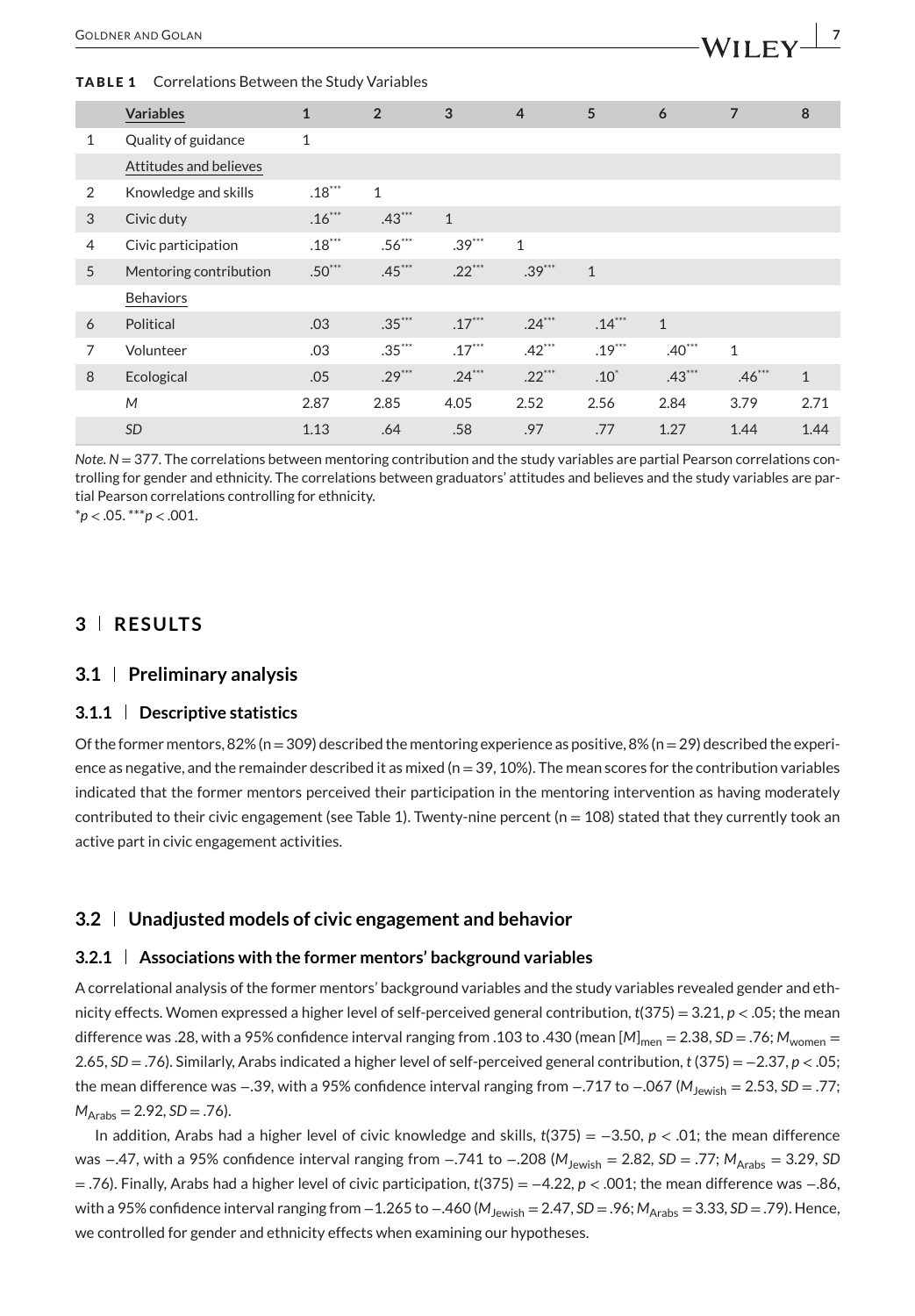## **3.2.2 Associations between the self-perceived mentoring contribution and civic engagement attitudes and behavior**

As shown in Table 1, the former mentors' self-perceived general contribution was significantly correlated with their current civic knowledge and skills, civic duty, and civic participation scores. The former mentors' self-perceived general contribution was significantly correlated with their current civic engagement behavior in the political, volunteer, and ecological domains. Finally, the former mentors' level of self-perceived general mentoring contribution was significantly correlated with their statements on taking an active role in current civic-engagement behavior,  $\chi^2(96) = 124.91$ , *p <* .001.

## **3.2.3 Associations between the former mentors' current civic engagement attitudes and current civic engagement behavior**

As shown in Table 1, the former mentors' knowledge and skills, civic duty, and civic participation were significantly correlated with their current civic engagement behavior in the political, volunteer, and ecological domains (see Table 1). The former mentors' knowledge and skills,  $\chi^2(40) = 90.62$ ,  $p < .001$ , and civic participation,  $\chi^2(23) = 136.57$ *p <* .001, were also significantly correlated with their statements concerning their current role in civic engagement behavior.

## **3.2.4 Associations between the former mentors' self-perceived quality of training and self-perceived mentoring contribution, current civic engagement attitudes, and behavior**

As shown in Table 1, the former mentors' self-perceived quality of training on mentoring youth was significantly correlated with their self-perceived general mentoring contribution, knowledge and skills, civic duty, and civic participation, but not with their current behavior or with their statements regarding their role in civic engagement activities.

## **3.3 The mediating role of the former mentors' self-perceived mentoring contribution and civic engagement attitudes**

To test the fourth hypothesis of the study, we applied SEM using AMOS followed by bootstrap analyses (Preacher & Hayes, 2008). To build the model, for the predictor variable one observed exogenous variable (self-perceived quality of training on mentoring youth) was used. In addition, one observed endogenous variable (general contribution) and one latent endogenous variable (former mentors' current civic engagement attitudes) were used as the mediator variables. The variable of former mentors' current civic engagement attitudes was constructed using the knowledge and skills, civic duty, and civic behavior subscales. Finally, for the predicted variable, one latent exogenous variable (former mentors' current civic engagement behavior) comprised the three observed scales of behavior (political, volunteer, and ecological behavior).

A regression model was estimated in which the former mentors' self-perceived quality of training on mentoring youth predicted their current civic engagement attitudes via the mediator of their general self-perceived mentoring contribution, which in turn predicted their current civic engagement behavior through the mediator of their current civic engagement attitudes. In addition, all the direct paths from the former mentors' self-perceived mentoring contribution and current civic engagement attitudes to the explained variable were estimated. Finally, gender and ethnicity were included in the model as control variables (for intercorrelationss see Table 1).

The model provided a fairly good fit with the data,  $\chi$ 2/df = 1.43, CFI = .98, GFI = .97, SMRS = .04, and RMSEA = .02, and is presented in Figure 1, which includes the significant standardized estimates of the parameters in the structural model. Estimates of this model showed that former mentors' self-perceived quality of training on mentoring youth was associated with their self-perceived mentoring contribution ( $\beta = .50$ ,  $p < .001$ ). This in turn was significantly correlated with their current civic engagement attitudes ( $\beta = .50$ ,  $p < .001$ ), which itself was also significantly correlated with current civic engagement behavior ( $\beta = .61$ ,  $p < .001$ ).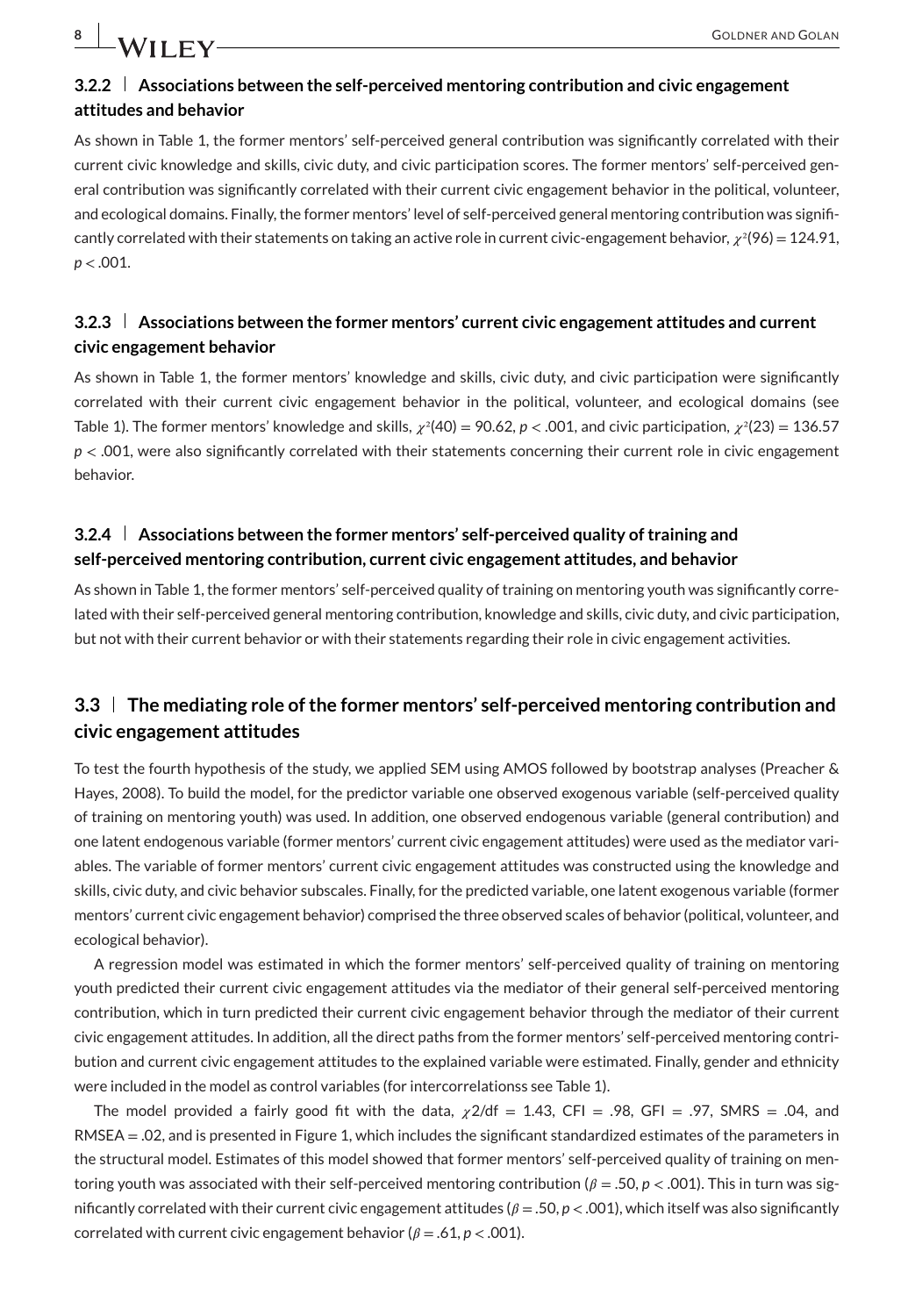

## **FIGURE 1 The mediation model**

*Note. N* = 377, \*\**p <* .01, \*\*\**p <* .001.

Furthermore, the direct paths between the former mentors' self-perceived quality of training on mentoring youth or self-perceived mentoring contribution and their current civic engagement behavior were not significantly correlated. This implies that the former mentors' self-perceived mentoring contribution fully mediated the association between self-perceived quality of training on mentoring youth and their current civic engagement behavior through current civic engagement attitudes. Results from 2,000 bootstrap sample computations (which were all unstandardized) showed that the 95% confidence interval (CI) for the indirect effects did not include zero, indicating that the indirect effect was statistically significant (Preacher & Hayes, 2008). Specifically, the bias-corrected bootstrap estimate of the indirect effect between former mentors' self-perceived quality of training on mentoring youth and their current civic engagement behavior had a 95% CI of .02 to .12.

#### **3.4 Former mentors' narratives on the contribution of the mentoring intervention**

To better understand the former mentors' sense of the contribution of mentoring, we asked the participants to summarize their experiences. Below we present a few illustrative narratives to illustrate the perceived benefits. Several former mentors reported the acquisition of new skills and abilities, including their increased ability to relate with and understand young children and disadvantaged populations. For instance, one of the women wrote: "The mentoring activity changed my personality, how to cope with young children and guide them … to know how create an emotional bond with young children." Another woman wrote: "I realized that I had the patience and the ability to explain things to young children." A third woman wrote: "I learned to see the other, to understand what preoccupies, concerns, and challenges other people; it influenced my attitudes and my ability to relate to other people."

For most of the sample, mentoring provided emotional satisfaction and was their first opportunity to become familiarized with people from minority communities. The former mentors frequently used the verb "to get to know" to describe their encounters with these communities. They were often surprised and overwhelmed by the living conditions of their mentees, and the encounter with the mentees and their families apparently left a profound impression and served as a self-defining experience:

*"It was an empowering experience of giving and taking" (a female former mentor).*

*"Great satisfaction" (a male former mentor).*

*"I learned that my mentee is better than me. I was impressed with her, and it gave me the sense that she and her family were more admirable than me" (a female former mentor).*

*"I got to know a new culture," "I was exposed to and learned about disadvantaged communities" (a male former mentor).*

*"I became familiar with very different families than those I knew" (a male former mentor).*

*"I really became acquainted with Israeli society; you are a part of a whole, not just you and your family and friends" (a former female mentor).*

*"I learned to know and understand the difficulties of the periphery" (a male former mentor).*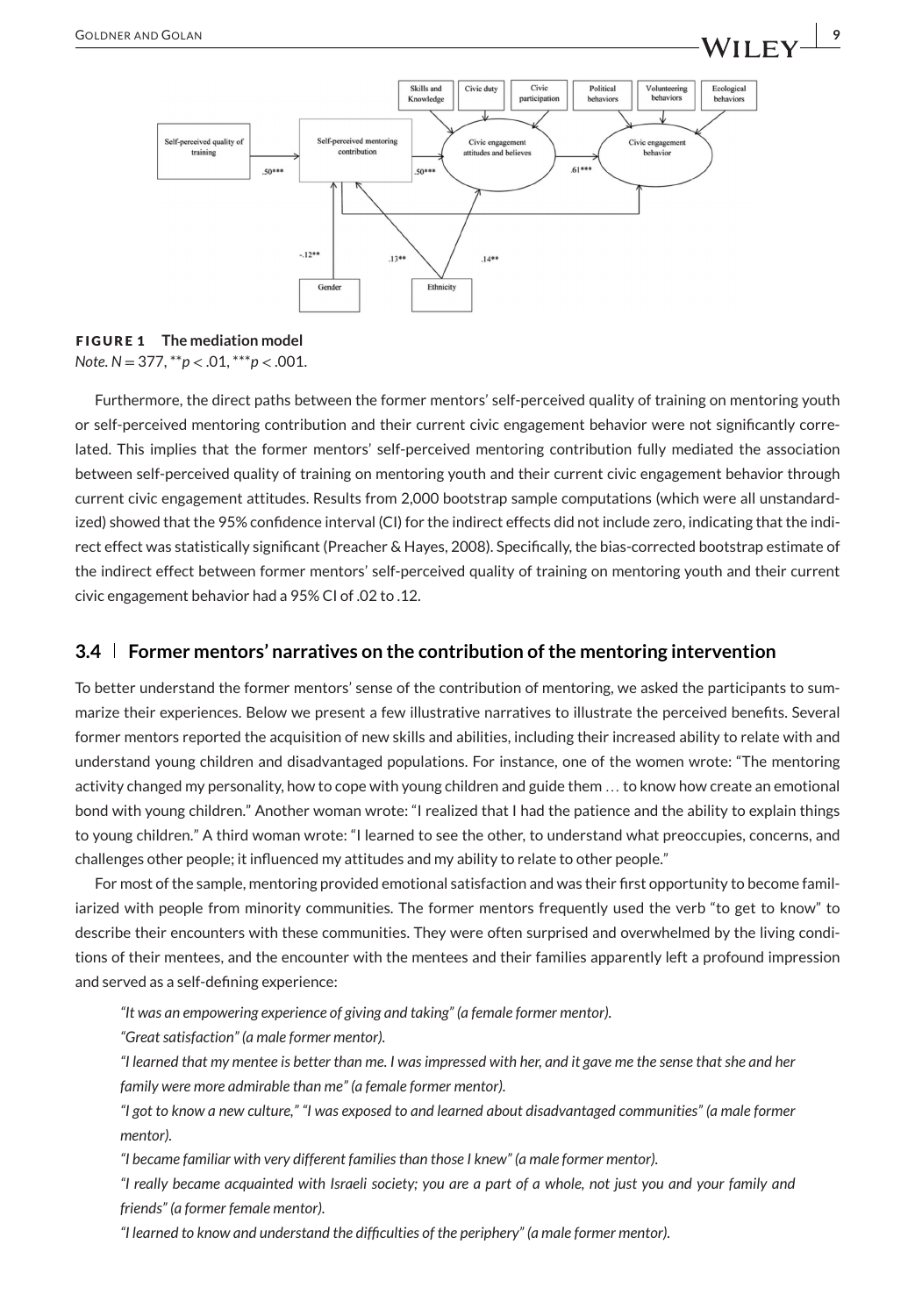*"I was exposed to life in poverty, a large family and only a few rooms, having the electricity shut off, and a rickety house" (a female former mentor).*

## **4 DISCUSSION**

The current study examined the contribution of youth mentoring programs to former mentors' perceived personal growth, and their civic engagement and activism 5 to 10 years after serving as mentors. Embracing a social perspective, the overarching goal was to encourage and better understand the mechanisms that promote this engagement.

In general, the analyses suggested that the former mentors perceived the mentoring activity as a positive and beneficial experience, and this recollection may have translated into their present-day positive attitudes and greater civic engagement. Because the former mentors were assessed 5 to 10 years after the mentoring experience, these findings suggest that there may be long-term effects of mentoring on later civic activism. This is consistent with findings that highlight the relationship between students' involvement in civic engagement activities and higher levels of selfcompetence, personal growth, leadership and interpersonal skills, a better understanding of the lives of high-risk youth and commitment to social activity after college (Astin & Astin, 2000; Astin et al., 2000; Fresko & Wertheim 2001, 2006).

In addition, the analyses suggest that training may serve as an important vehicle in perceiving greater benefits from mentoring and in creating positive civic engagement attitudes and engagement. These results extend findings in the field of youth mentoring regarding the importance of mentors' training for their own as well as mentees' development. Training that orients mentors toward the goals of the mentoring and provides essential tools on how to be effective mentors appears to have increased these mentors' sense of the contribution of mentoring (Faith, Fiala, Cavell, & Hughes, 2011; Hughes et al., 2010) and enhanced their self-efficacy as active members in society.

The paths of mediation may shed light on the way civic engagement behavior develops in young adults who served as student mentors while in school. In general, the young adults who were involved in a helping-mentoring relationship and perceived this involvement as beneficial appear to have embraced helping attitudes and behavior. The role of self-perceived mentoring contribution is especially interesting given the full mediation model and the lack of direct association between the former mentors' self-perceived quality of training on mentoring youth during mentoring and later civic engagement behavior. Thus, the self-perceived mentoring contribution can be considered to have shaped the mentors' future civic involvement. This suggests that mentors should be aware of the potential inherent to the mentoring relationship for not only mentees' development but also their own self-enhancement.

In addition, the participants' gender and ethnicity affected the results. The greater perceived contributions by women are in line with studies reporting higher levels of social engagement and volunteering in young women compared to men (Marcelo, Lopez & Kirby, 2007). The greater perceived contributions by women are also consistent with claims that involvement in social activities afford women an area for self-realization and development where they can express their commitment to social change (Jenkins, 2005; Rosenthal, 1998), unlike men whose self-realization is mainly expressed in the labor market. In addition, women's greater social action reflects a normative developmental trajectory, which underscores aspects of caregiving (Gilligan, 1982).

In terms of ethnicity, the findings suggest that former Arab mentors perceived the mentoring intervention as making a greater contribution and more beneficial than former Jewish mentors, especially in terms of career development and expressing social values. These findings run counter to previous reports regarding minorities in the United States, which point to a lower level of civic involvement and volunteerism among Blacks and minorities who do not speak English compared to Whites and people born in the United States (Foster-Bey, 2008). Similar to women, it appears that the mentoring relationship provided Arab mentors with a platform for personal growth, especially in terms of career goals, and offered an arena in which to practice civic engagement behavior and social activism.

#### **4.1 Implications**

These results also have practical implications because they can provide guidelines for enhancing civic engagement attitudes and behavior in young adults who serve as mentors while in an academic setting. Specifically, it points to the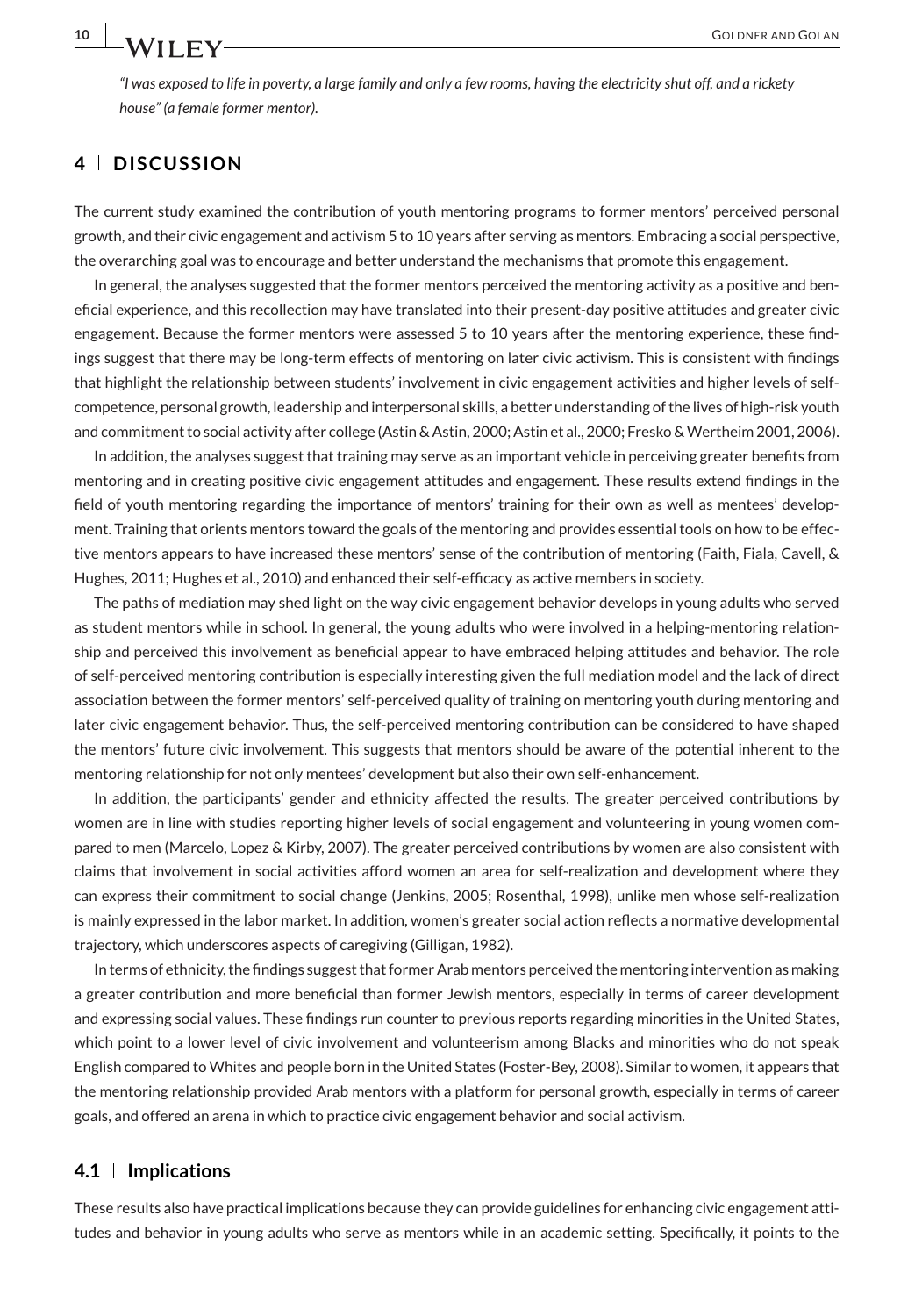importance of training the perceived benefits of mentoring and, by extension, the development of positive civic engagement attitudes and engagement. For this reason, field practitioners should be aware of the potential role of mentors' training as a springboard for reflection that can lead to greater social awareness, self-appreciation, and civic responsibility when supervising mentor–mentee relationships. Youth mentoring may thus be a good mechanism to promote social activism and interconnectedness, social responsibility, and involvement.

#### **4.2 Limitations and future directions**

Several limitations should be acknowledged. First, this study was based on a retrospective cross-sectional research design without a control group. Second, the response rate was relatively low and the sampling of the research population was not random; therefore, it did not necessarily represent the entire Perach population and the results might reflect participants' desire for self-enhancement rather than perceived better training or the follow-up contributions of the mentoring. Furthermore, the analyses and the SEM were based on correlational data and thus preclude causal relationships. Future studies should include longitudinal data to examine the long-term effects and mechanisms of former mentors' changes compared to a control group.

Third, the study was limited to self-reports and some of the measures were designed for the current study. Future studies could benefit from including mentees' reports to eliminate possible self-report biases and additional validated measures. Fourth, the effect sizes of the correlations with regard to the former mentors' current behavior were rather moderate according to Cohen's conventions (1988), indicating that other factors could account for some of the variations in the findings such as other mentoring and civic engaging experiences in the previous 5 to 10 years or current family or job status. Finally, the current study explored the contribution of participants' general perception of training to explain their later civic engagement attitudes and behavior. Future studies should explore the contribution of specific aspects of mentors' training such as youth development, relational strategies, cultural sensitivity, critical social thinking, and social awareness.

#### **4.3 Conclusion**

In conclusion, despite these limitations, the findings stress the benefits in adulthood of participating in youth mentoring in engendering a positive attitude toward civic engagement and active citizenship underscoring the place of guidance to this adaptation.

#### **REFERENCES**

Adler, R. P., & Goggin, J. (2005). What do we mean by "civic-engagement"? *Journal of Transformative Education*, *3*(3), 236–253.

Akaike, H. (1987). Factor analysis and AIC. *Psychometrika*, *52*(3), 317–332.

- Astin, A. W., & Astin, H. S. (2000). Leadership reconsidered: Engaging higher education in social change [Online]. Available at http://www.wkkf.org/Pubs/CCT/Leadership/Pub3368.PDF
- Astin, A. W., & Sax, L. J. (1998). How undergraduates are affected by service participation. *Service Participation*, *39*(3), 251–263.
- Astin, A. W., Vogelgesang, L. J., Ikeda, E. K., & Yee, J. A. (2000). *How service learning affects students*. Los Angeles: University of California Los Angeles, Higher Education Research Institute.
- Beaumont, E., Colby, A., Ehrlich, T., & Torney-Purta, J. (2006). Promoting political competence and engagement in college students: An empirical study. *Journal of Political Science Education*, *2*(3), 249–270.
- Bobek, D., Zaff, J., Li, Y., & Lerner, R. M. (2009). Cognitive, emotional, and behavioral components of civic action: Towards an integrated measure of civic-engagement. *Journal of Applied Developmental Psychology*, *30*(5), 615–627.
- Cavell, T. A., Elledge, L. C., Malcolm, K. T., Faith, M. A., & Hughes, J. N. (2009). Relationship quality and the mentoring of aggressive, high-risk children. *Journal of Clinical Child & Adolescent Psychology*, *38*(2), 185–198.
- Cavell, T. A., & Hughes, J. N. (2000). Secondary prevention as context for assessing change processes in aggressive children. *Journal of School Psychology*, *383*(3), 199–235.
- Cavell, T. A., Meehan, B. T., Heffer, R. W., & Holladay, J. J. (2002). The natural graduators of adolescent children of alcoholics (COAs): Implication for preventive practices. *The Journal of Primary Prevention*, *23*(1), 23–42.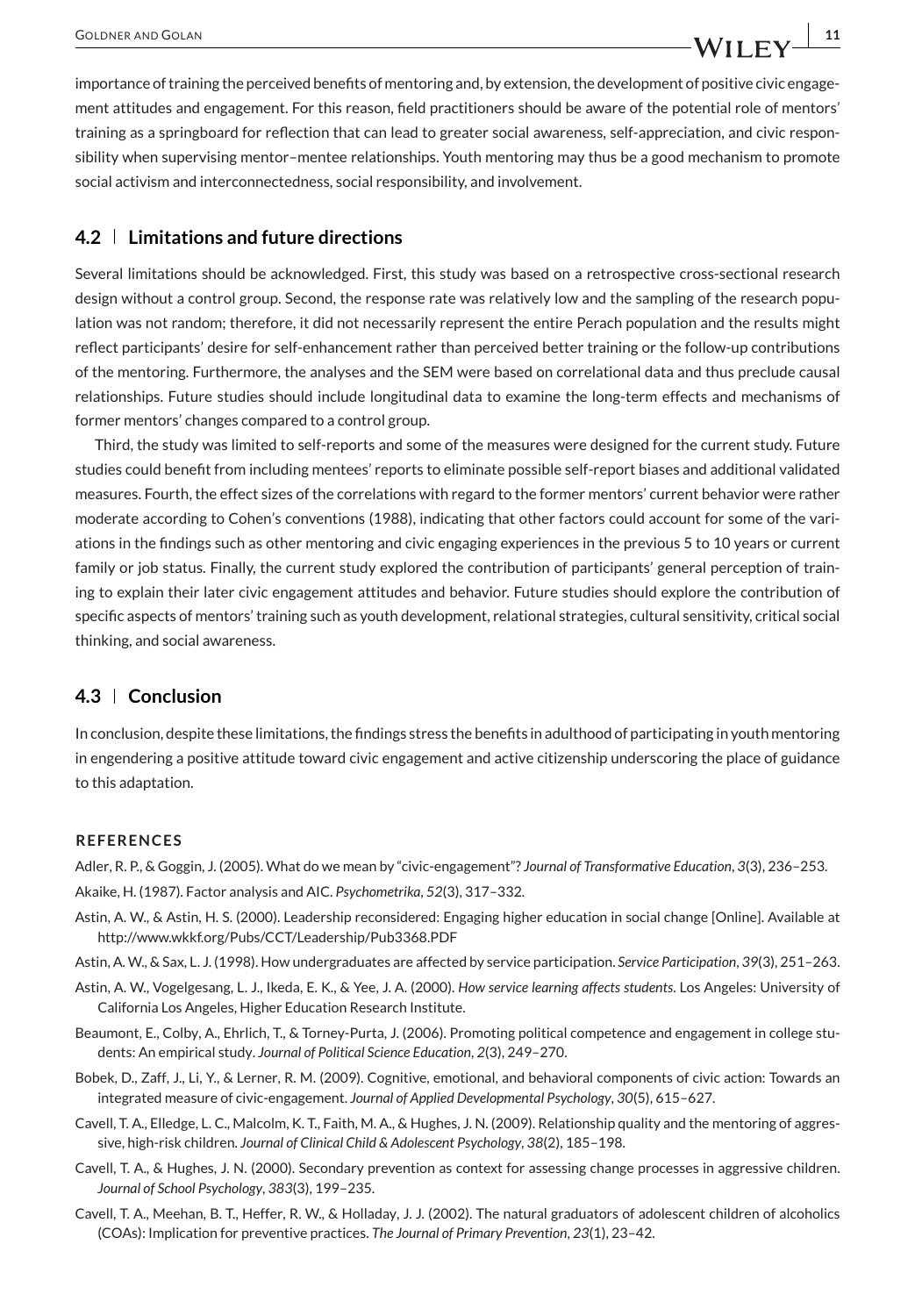# **12 I** A *I* x and *I* and *I* and *I* and *I* and *I* and *I* and *I* and *I* and *I* and *I* and *I* and *I* and *I* and *I* and *I* and *I* and *I* and *I* and *I* and *I* and *I* and *I* and *I* and *I* and *I* and

- Clary, E. G., Snyder, M., Ridge, R. D., Copeland, J., Stukas, A. A., Haugen, J., & Miene, P. (1998). Understanding and assessing the motivations of volunteers: A functional approach. *Journal of Personality and Social Psychology*, *74*(6), 1516–1530.
- Cohen, J. (1988). *Statistical power analysis for the behavioral sciences*(2nd ed.). Hillsdale, NJ: Erlbaum.
- DuBois, D. L., Holloway, B. E., Valentine, J., & Cooper, H. (2002). Effectiveness of mentoring programs for youth: A meta-analytic review. *American Journal of Community Psychology*, *30*(2), 157–197.
- DuBois, D. L., Portillo, N., Rhodes, J. E., Silverthorn, N., & Valentine, J. C. (2011). How effective are mentoring programs for youth? A systematic assessment of the evidence. *Psychological Science in the Public Interest*, *12*(2), 57–91.
- Eby, L. T., Lockwood, A. L., & Butts, M. (2006). Perceived support for mentoring: A multiple perspectives approach. *Journal of Vocational Behavior*, *68*(2), 267–291.
- Evans, T. (2005). How does mentoring a disadvantaged young person impact on the mentor. *International Journal of Evidence Based Coaching and Mentoring*, *3*(2), 17–29.
- Faith, M. A., Fiala, S. E., Cavell, T. A., & Hughes, J. N. (2011). Mentoring highly aggressive children: Pre-post changes in mentors' attitudes, personality, and attachment tendencies. *The Journal of Primary Prevention*, *32*(5-6), 253–270.
- Fresko, B. (1991). Mentoring and tutoring as preparation for prospective teachers. Paper presented at the International Conference on Teacher Education. Doar Beit Berl, Israel.
- Fresko, B., & Wertheim, C. (2001). Mentoring by prospective teachers as preparation for working with children at risk. *Journal of Education for Teaching: International Research and Pedagogy*, *27*(2), 149–159.
- Fresko, B., & Wertheim, C. (2006). Learning by mentoring: prospective teachers as graduators to children at-risk 1. *Mentoring & Tutoring; Partnership in Learning*, *14*(2), 149–161.
- Golan, D., & Shalhoub-Kevorkian, N. (2014). Community-engaged courses in a conflict zone: A case study of the Israeli academic corpus. *Journal of Peace Education*, *11*(2), 181–207.
- Goldner, L., & Mayseless, O. (2008). Juggling the roles of parents, therapists, friends and teachers–A working model for an integrative conception of mentoring. *Mentoring & Tutoring; Partnership in Learning*, *16*(4), 412–427.
- Gilligan, C. (1982). *In a different voice: Psychological theory and women's development*. Cambridge: Harvard University Press.
- Hartje, J. A., Evans,W. P., Killian, E. S., & Brown, R. (2008, February). Youth worker characteristics and self-reported competency as predictors of intent to continue working with youth. In *Child & Youth Care Forum* (Vol. *37*, No. 1, pp. 27–41). Thousand Oaks, CA: Springer.
- Herrera, C., Grossman, J. B., Kauh, T. J., Feldman, A. F., & McMaken, J. (2007). *Making a difference in schools: The Big Brothers Big Sisters school-based mentoring impact study*. Washington, DC: Public/Private Ventures.
- Hu, L.T., & Bentler, P.M. (1999). Cutoff criteria for fit indexes in covariance structure analysis: Conventional criteria versus new alternatives. *Structural Equation Modeling: A Multidisciplinary Journal*, *6*(1), 1–55.
- Hughes, C., Boyd, E., & Dykstra, S. J. (2010). Evaluation of a university-based mentoring program: Mentors' perspectives on a service-learning experience. *Mentoring & Tutoring: Partnership in Learning*, *18*(4), 361–382.
- Hurtado, S. (2003). *Preparing college students for a diverse democracy: Final report to the U.S*. Department of Education, OERI, Field Initiated Studies Program. Ann Arbor, MI: Center for the Study of Higher and Postsecondary Education.
- Jenkins, K. (2005). Gender and civic engagement: Secondary analysis of survey data. CIRCLE Working Paper 41. Center for Information and Research on Civic Learning and Engagement (CIRCLE), University of Maryland.
- Jackson, Y. (2002). Mentoring for delinquent children: An outcome study with young adolescent children. *Journal of Youth and Adolescence*, *31*(2), 115–122.
- Karcher, M. J., Kuperminc, G. P., Portwood, S. G., Sipe, C. L., & Taylor, A. S. (2006). Mentoring programs: A framework to inform program development, research, and evaluation. *Journal of Community Psychology*, *34*(6), 709–725.
- Karcher, M. J., Nakkula, M. J., & Harris, J. (2005). Developmental mentoring match characteristics: Correspondence between mentors' and mentees' assessments of relationship quality. *Journal of Primary Prevention*, *26*(2), 93–110.
- Kuperdsmidt, J. B, & Rhodes, J. E. (2013). Mentor training. In D. L. DuBois & M. J. Karcher (Eds.), *The Handbook of youth mentoring* (pp. 439–455). Thousand Oaks, CA: Sage.
- Marcelo, K. B., Lopez, M. H., & Kirby, E. H. (2007). Civic-engagement among Young Men and Women. Center for Information and Research on Civic Learning and Engagement (CIRCLE), University of Maryland.
- Lerner, R. M., Johnson, S. K.,Wang, J., Ferris, K. A., & Hershberg, R. M. (2015). The study of the development of civic engagement within contemporary developmental science: Theory, method, and application. *Research in Human Development*, *12*, 149– 156.
- Liang, B., Spencer, R., West, J., & Rappaport, N. (2013). Expanding the reach of youth mentoring: Partnering with youth for personal growth and social change. *Journal of Adolescence*, *36*, 257–267.